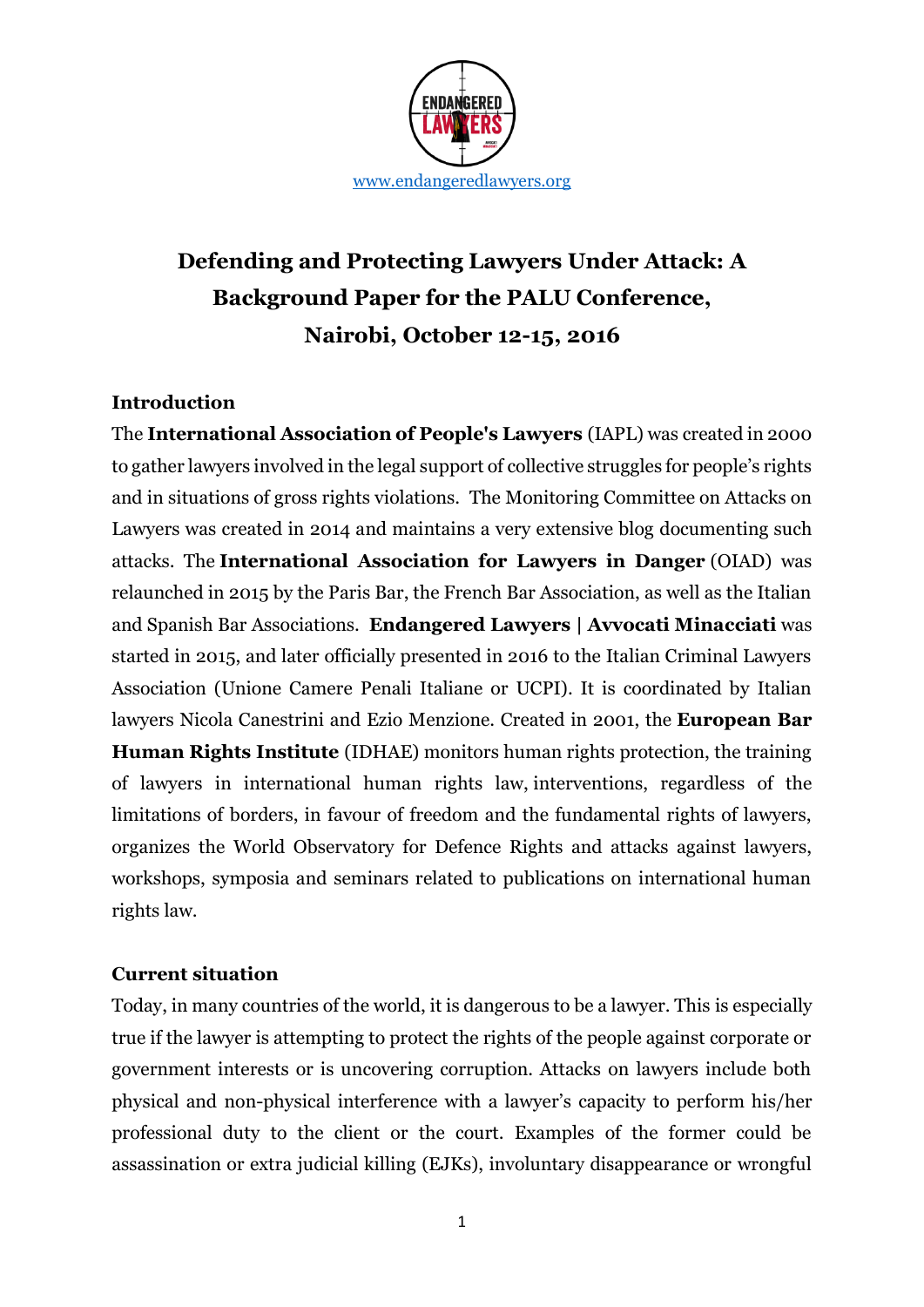

detention, often accompanied by torture. Non-physical attacks are many and various e.g. threats, intimidation and harassment, unjustified professional disciplinary proceedings, illegal failure by the prosecution to make material evidence available to the lawyer, non-provision of legal aid, SLAPP suits such as libel actions. These examples are only the tip of the iceberg as we have been surprised at the extent to which lawyers are under attack and the innovative methods used to prevent lawyers from fulfilling their professional duties.

Many organisations around the globe are working to defend and protect lawyers by 1) monitoring the attacks, 2) publicizing the phenomenon, and 3) providing support for the lawyers under attack (for example, rapid response to attend and observe trials of lawyers). Our paper is a joint effort by members of some of the most prominent of such organisations. It is our hope that out of the PALU conference will come ideas and recommendations that will contribute to the worldwide movement for defending and protecting lawyers. In particular, of course, we would look to the development of a Pan African initiative tailored to your specific circumstances, which would deal with what appears to be an upward trend in attacks against lawyers in the African continent. Participants in the conference will be better equipped than we to specify what form such an initiative(s) should take. One of the purposes of this background paper is to provide information about what is (and is not) happening around the world in order to assist participants in designing a strategy for the protection and defence of African lawyers.

To provide an initial empirical basis for your discussion, we indicate the basic results of the data

collection activity of the IAPL Monitoring Committee, we list below the **number of countries** by region where the Committee has received credible reports of attacks on lawyers:

AFRICA: 35 (36 if the self-declared Republic of Somaliland is included), ASIA: 20, CARIBBEAN: 4 (includes Puerto Rico), CENTRAL AMERICA: 7, EUROPE: 15, MIDDLE EAST : 12 (includes Israel and Turkey), NORTH AMERICA: 2 (USA, Canada), PACIFIC: 7 (includes Australia and New Zealand), SOUTH AMERICA: 8.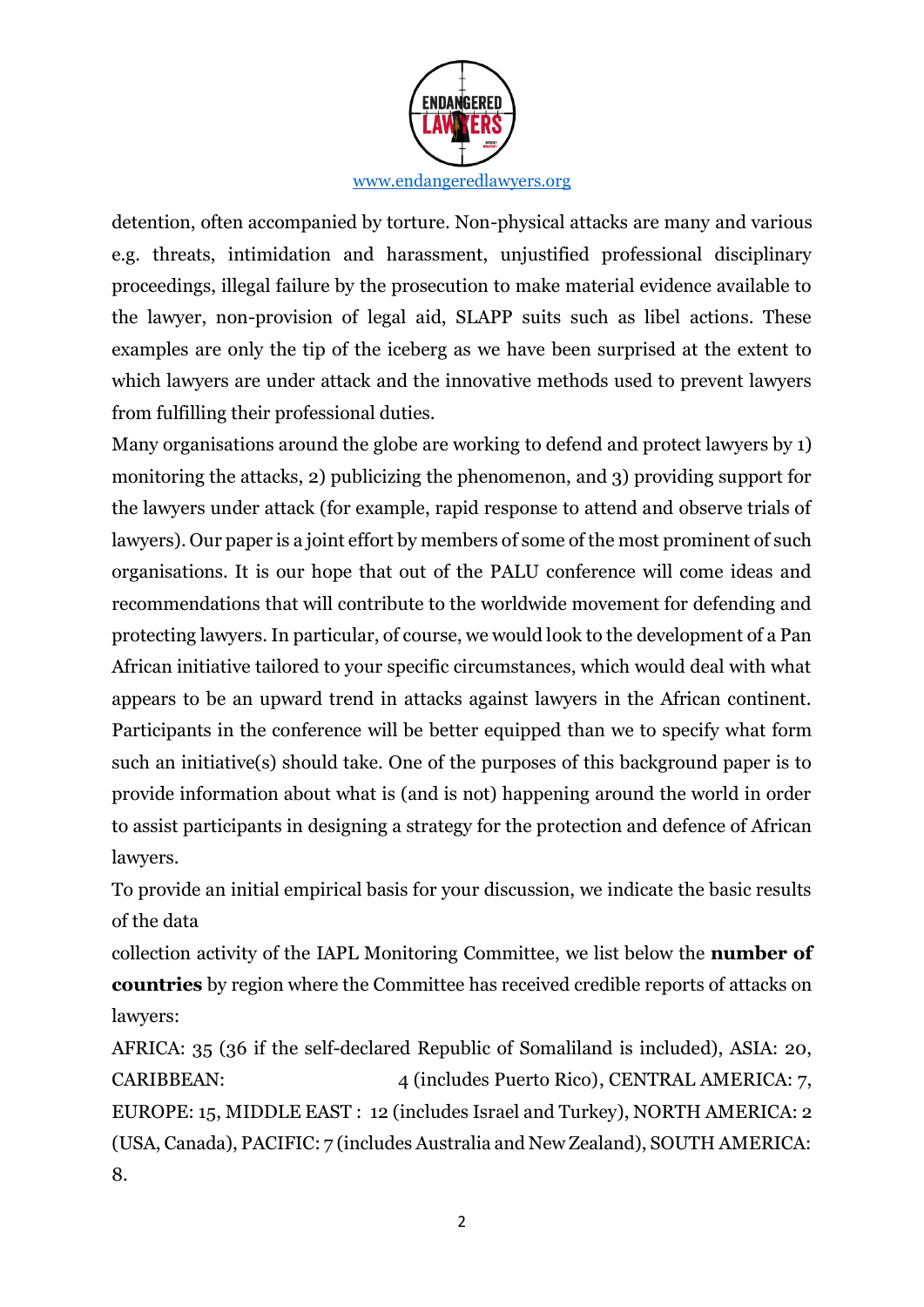

As for African countries, we have recorded attacks from: Algeria; Angola; Botswana; Burkino Faso; Burundi; Cameroun; Comoros; Congo, Republic of (Congo-Brazzaville); Democratic Republic of Congo; Egypt; Equatorial Guinea; Eritrea; Guinea Bisau; Kenya; Lesotho; Liberia; Libya; Mauritania; Morocco; Mozambique; Niger; Nigeria; Rwanda; Senegal; Somalia; Somaliland, Republic of; South Africa; South Sudan; Sudan; Swaziland; Tanzania; The Gambia; Tunisia; Uganda; Zambia; Zimbabwe.

There are several comments to be made on these figures. First, countries have differing degrees of "intensity" of attacks. Thus a country may be on the IAPL list because of a single credible report of an attack, as is the case in many of the African countries. Alternatively, a number of our listed countries have a high degree of intensity. Countries such as Egypt, Honduras, Pakistan, Philippines, Turkey and China would be in the high intensity category as there have been many reported attacks in these countries, and they are continuing often with impunity for the perpetrators of human rights abuses.

Second, we believe it is certainly the case that there are many more countries where attacks on lawyers have occurred. We just have not received information on attacks in those countries. That is a gap in our monitoring that we are seeking to improve through broadening our network of informants. Another factor that makes the data incomplete is what criminologists call "the dark figure of crime". According to this well-established concept, there are many crimes that are never reported at the country level and therefore cannot be reported even if there is a reliable source. Crimes go unreported for many reasons and, surely, the same is true of the attacks on lawyers e.g. with regard to physical attacks there may be threats of retribution. In the case of non-physical attacks it may be the lawyer-victim does not even realize the attack has occurred, e.g. prosecutor's tricks to prevent the lawyer from fulfilling his/her duty unbeknownst to the lawyer.

# **Egypt : a test case of repression against lawyers and international solidarity**

Since President Sisi came to power in 2014 Egyptian lawyers have suffered waves of repression amidst a human rights crisis resulting from his campaign against Islamists.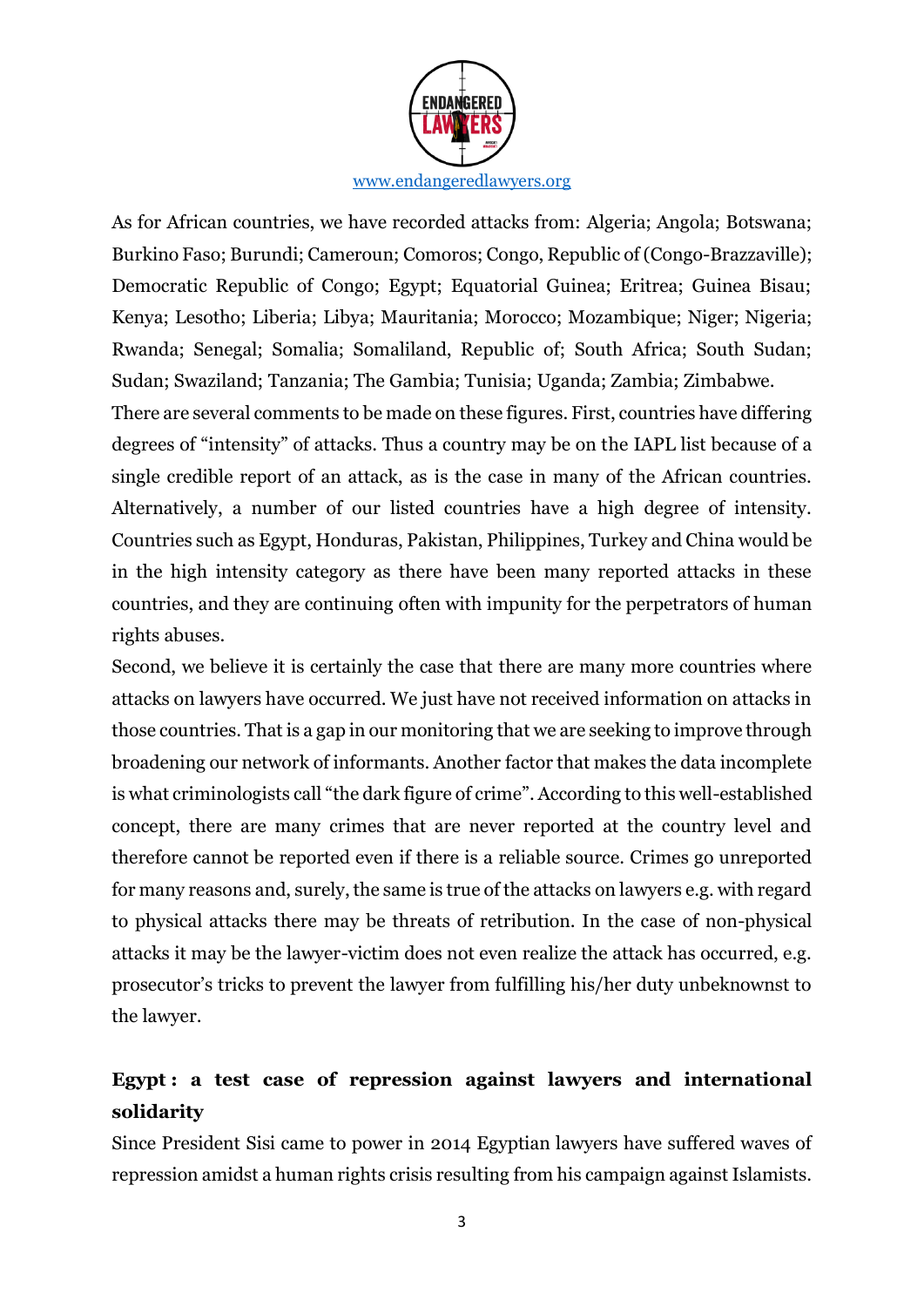

Lawyers have repeatedly been arrested and persecuted to force them to avoid political cases. At its peak in November 2015 more than 200 lawyers were behind bars. Fortunately that number has decreased to a handful of reported cases as of September 2016. The best-known case is that of Malek Adly, a prominent human rights lawyer, founder of the Front for the Defence of Egyptian Protesters and Director of the Lawyers Network at the Egyptian Center for Social and Economic Rights (ECESR). Arrested on 5 May 2016 he endured solitary confinement until 28 August, when he was released despite a prosecution appeal. Adly has represented countless peaceful protesters and civil society organizations, and is leading a group of lawyers who launched a legal action against Egypt's decision to transfer two Red Sea islands to Saudi Arabia. The State Administrative Court upheld the complainants' case, thereby annulling the transfer of the islands. The government appealed.

He was accused of attempting to overthrow the ruling régime, affiliation to a banned organization, and broadcasting false news, inter alia, all of which he denied, although formal charges have not been laid. However, these serious charges could still be brought against him, resulting in a re-arrest. Adly was admitted to the prison hospital several times, and suffers severe health conditions. Lengthy pretrial detention – in some cases lasting between one to three years – has been used by the Sisi régime against dissidents, exceeding international legal standards.

In July the Robert F. Kennedy Human Rights Center in the U.S. submitted an urgent action and petition to the UN Working Group on Arbitrary Detention and an urgent action to the UN Special Rapporteur on Torture on behalf of Adly. Similarly, a number of international human rights organizations have taken up Adly's cause, including the Observatory for the Protection of Human Rights Defenders, a partnership of the International Federation of Human Rights (FIDH) and the World Organisation Against Torture (OMCT), the International Observatory of Lawyers in Danger (OIAD) and the European Human Rights Institute (IDHAE). They called for his immediate release and all charges to be dropped. A very high-profile Facebook-based support group has also been campaigning on his behalf : **[Free Malek Adly](https://www.facebook.com/FreeMalekAdly/?fref=nf) ك مال ي عدل حر** More recently a number of international lawyers signed a petition calling for his release and for the charges to be dropped. It is now available online for additional signatures :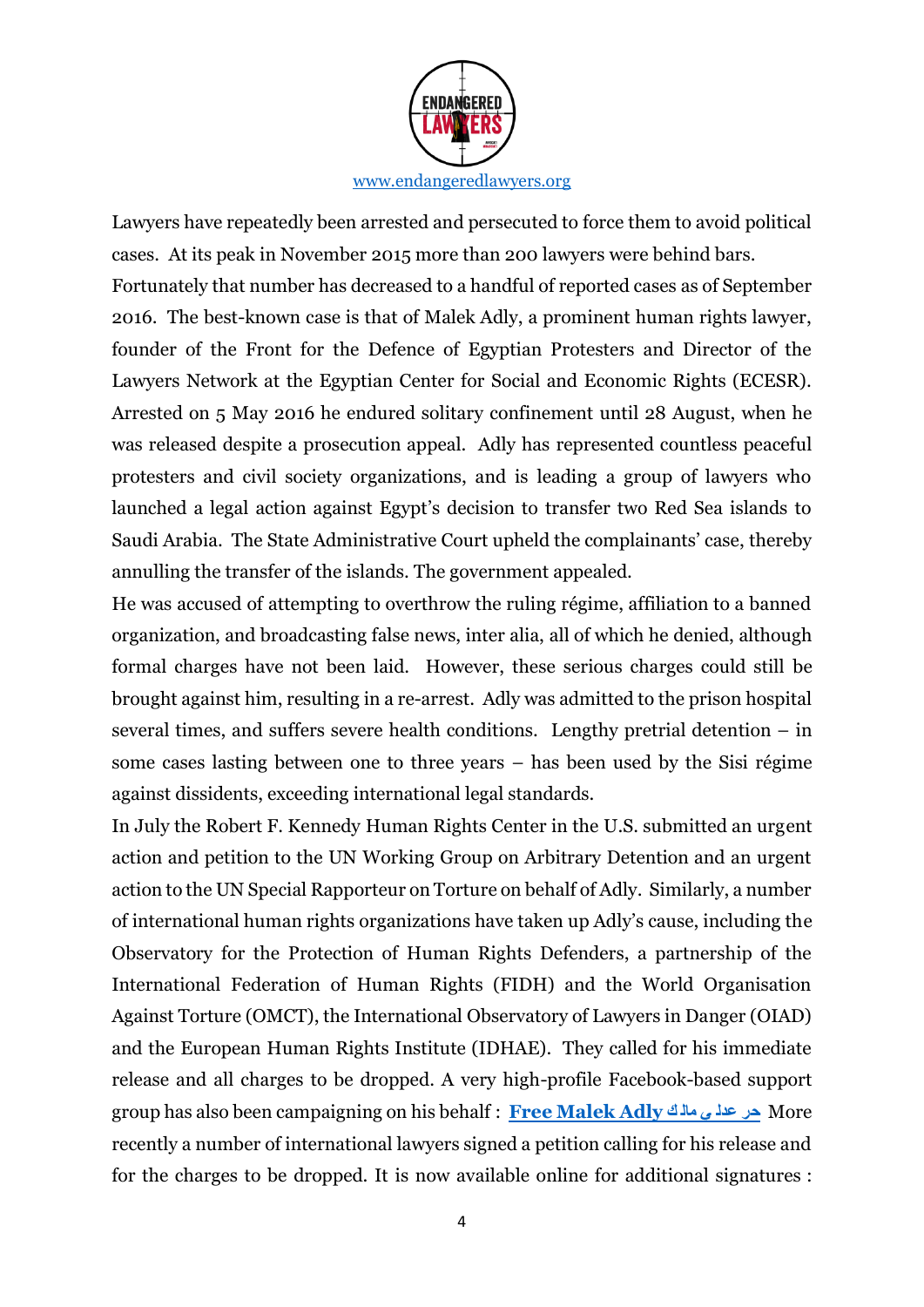

[https://www.change.org/p/egyptian-minister-of-the-interior-release-egyptian](https://www.change.org/p/egyptian-minister-of-the-interior-release-egyptian-lawyer-malek-adly)[lawyer-malek-adly](https://www.change.org/p/egyptian-minister-of-the-interior-release-egyptian-lawyer-malek-adly)

Adly's wife and defence team filed a lawsuit against prison authorities and the Minister of Interior to end his solitary confinement. However, in a surprise move a court ordered his release on 25 August.

There has been other good news for Egyptian lawyers recently. On 13 August human rights lawyer Mahienour El-Massry who was jailed for "storming" an Alexandria police station in 2013 but has recently been released. She was initially sentenced to a two year sentence along with eight others on charges of "protesting without authorisation, damaging property" and "injuring policemen". However a retrial in May 2015 saw the defendants' sentence decreased to 15 months. While imprisoned, El-Massry was awarded the prestigious lawyers' 2014 Ludovic Trarieux International Human Rights Award for her contributions to the defence of human rights. She was the second lawyer to be awarded the international award while in prison since Nelson Mandela in 1985.

We believe that the strong display of international solidarity in these cases has had a significant impact on the Sisi government and exemplifies the possibilities for the lawyers of the world to defend their foreign colleagues under attack.

The situation facing Egyptian lawyers remains very dangerous and alarming. It is important that in the case of Egypt (and other countries in Africa where similar government repression exists), that African lawyers, their organizations, Bar associations and human rights groups demonstrate their solidarity for their Egyptian colleagues, support the immediate release of those lawyers behind bars, and call for all charges to be dropped.

#### **Has enough been done to defend lawyers?**

The work done by the advocacy groups such as those which have authored this paper can cover a wide range of activities, in advocacy, support and solidarity. A great deal of time and energy is spent on recording and reporting attacks, passing resolutions at meetings of lawyers' associations and writing to government ministers and international bodies about the situation of their foreign colleagues; attempting to pressure political parties, individual legislators and even governments to act positively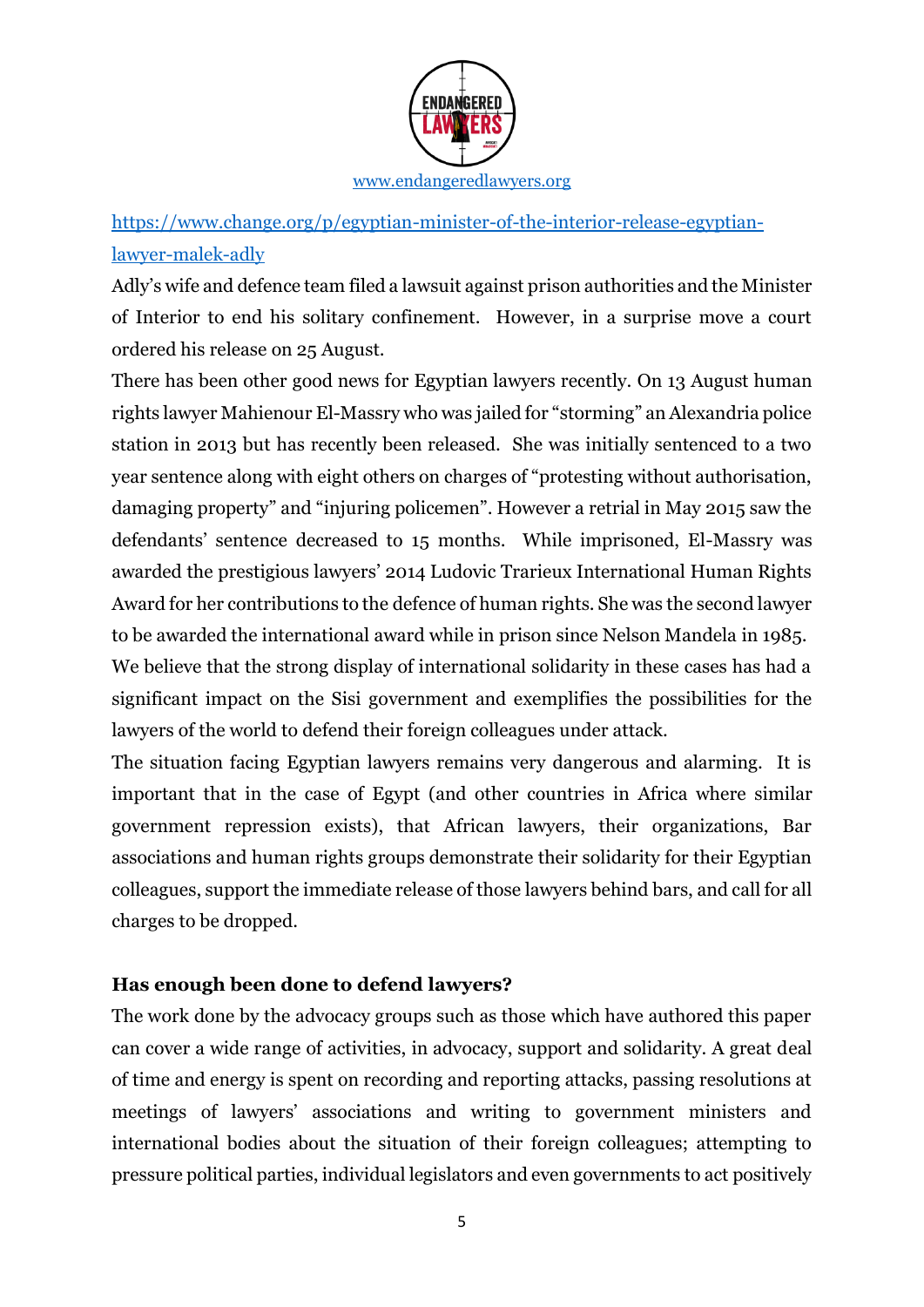

in the matter; making visits to the country concerned, especially if lawyers are on trial, then publishing an account. These are not the only solidarity activities being carried out, as a visit to a number of groups' websites would reveal various other programmes and activities, commissions, and research projects, but we believe that, in the main, short-term reactive initiatives are undertaken.

Is this enough? Have efforts to support lawyers been adequately coordinated? Have they been successful? With all due respect to those who have thrown themselves into the effort wholeheartedly, our answer to all three questions must be, we think probably not as successful as we would like. More needs to be done, more effectively. We say this with hesitancy as much has been done but, sadly, the killings continue and there appears to be a trend of increasing violence towards our colleagues. That certainly appears to be the case in Africa. We believe some new thinking, new methods and some new strategies should be developed.

#### **Towards a strategic agenda**

The basic question remains: what can be done to combat the onslaught on lawyers? Our research has highlighted a major gap. While there are many groups taking actions to support lawyers under threat, there is insufficient coordination of these efforts. Thus we suggest, as a first and urgent step, an **International Summit Conference** be called to bring together groups from around the world who are involved in actions to defend the lawyers. It would be expected to develop a strategic plan, emphasising coordination, planning and funding of an agenda to protect lawyers but, importantly, to develop strategies -- short and long term -- to reduce the dangers they face. The Conference would feature structured practical workshops to share our knowledge and experience in order to develop a collective capacity to support those who are at risk.

Such a Conference, (or perhaps initially a regional African Conference) bringing together a wide cross section of people and support groups, including but not limited to, lawyers, victims, and activists, would also have significant spin-offs, and would surely catch the attention of the major media and social media. Such publicity as we expect would follow, would bring before the world, in a focused way, the seriousness of the problem. It would put international pressure from a newly informed public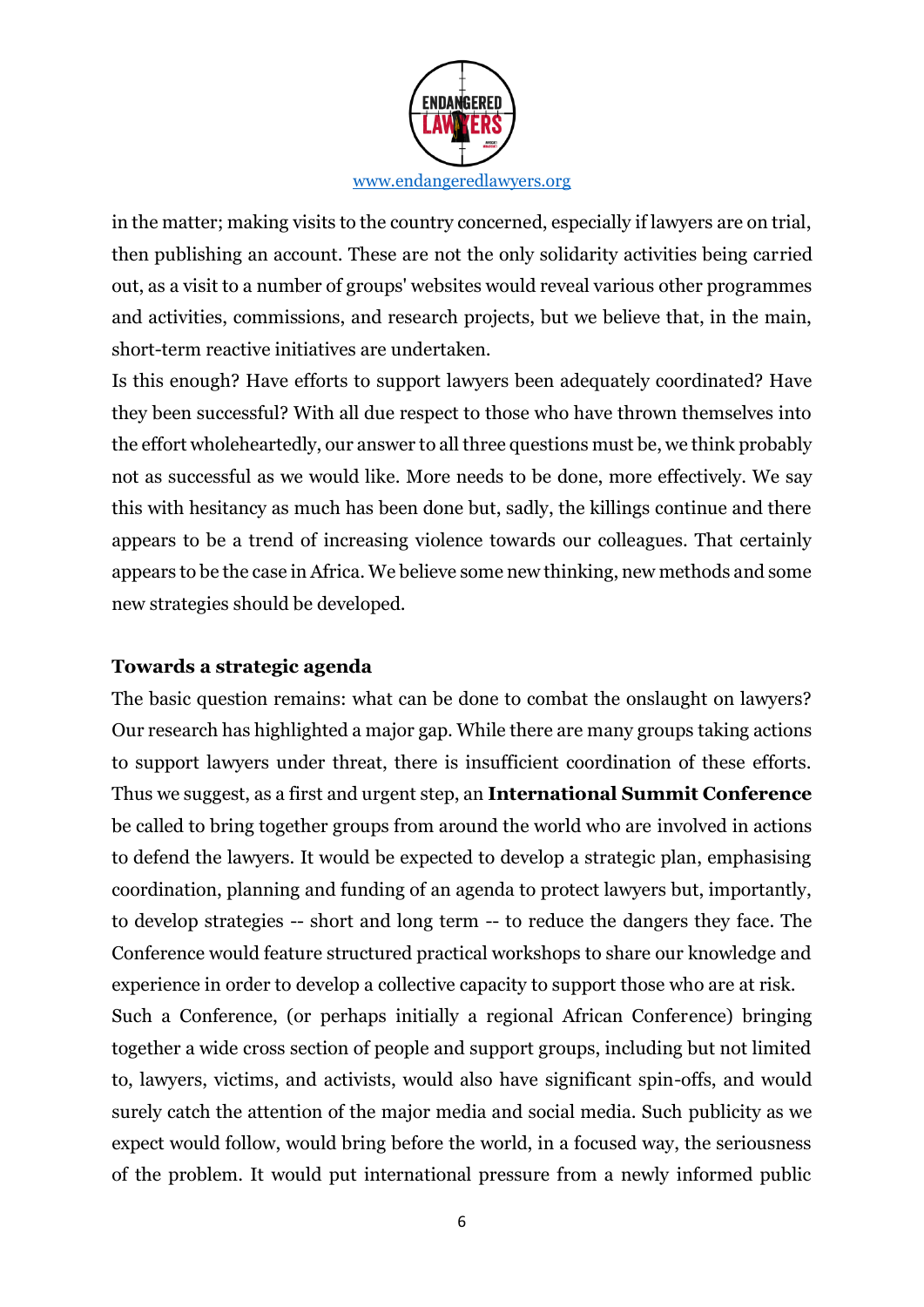

opinion on governments and lawyers' professional associations in countries where lawyers are at serious risk and, thus far, have not been given adequate protection. In order to develop an agenda for discussion at such an event, we offer some ideas of how we in the movement to protect and defend lawyers, can express in a practical way our solidarity with lawyers threatened with attacks. Our suggestions are in addition to the usual legal approaches in dealing with human rights violations, national and international, that will be familiar to the lawyers of PALU and their practicing colleagues inside government institutions and in private practice. Some of the elements of a comprehensive programme of support could include:

- 1. One of the most effective ways to defend and protect lawyers being tried for their legal work is to have a "first responder" legal team of observers from another country, or region, travel immediately to the site of the trial in order to provide on the ground support and, where useful, legal/political advice and/or pressure on the prosecution. Such teams could be organised through PALU. There are models for this operating, for example in Europe and in The Philippines.
- 2. Establishment of an international network specifically dedicated to the defence of lawyers would be an important step. As indicated above, we lack information from many countries, therefore we lack accurate and comprehensive macro data on the killings and disappearances of lawyers, let alone other attacks. In order to encourage the public and governments to take the problem seriously and consistently, they need to know the extent of the carnage out there.
- 3. The establishment of a network of regional Centres for the Support of Lawyers Under Attack (to get the Centres started, perhaps they could be organized on a country basis.) PALU would be the obvious organisation to take the lead in getting the Centres operational. The purpose of the Centres: to monitor attacks on lawyers: collect, record, and analyse information specifically on attacks on lawyers. As the Centres develop they could provide commentary and publicity on the issue; such Centres could assist in organising, publicising and coordinating support activities in the region, such as country visits and reports back. These Centres might be organised by Bar Associations, NGOs, in an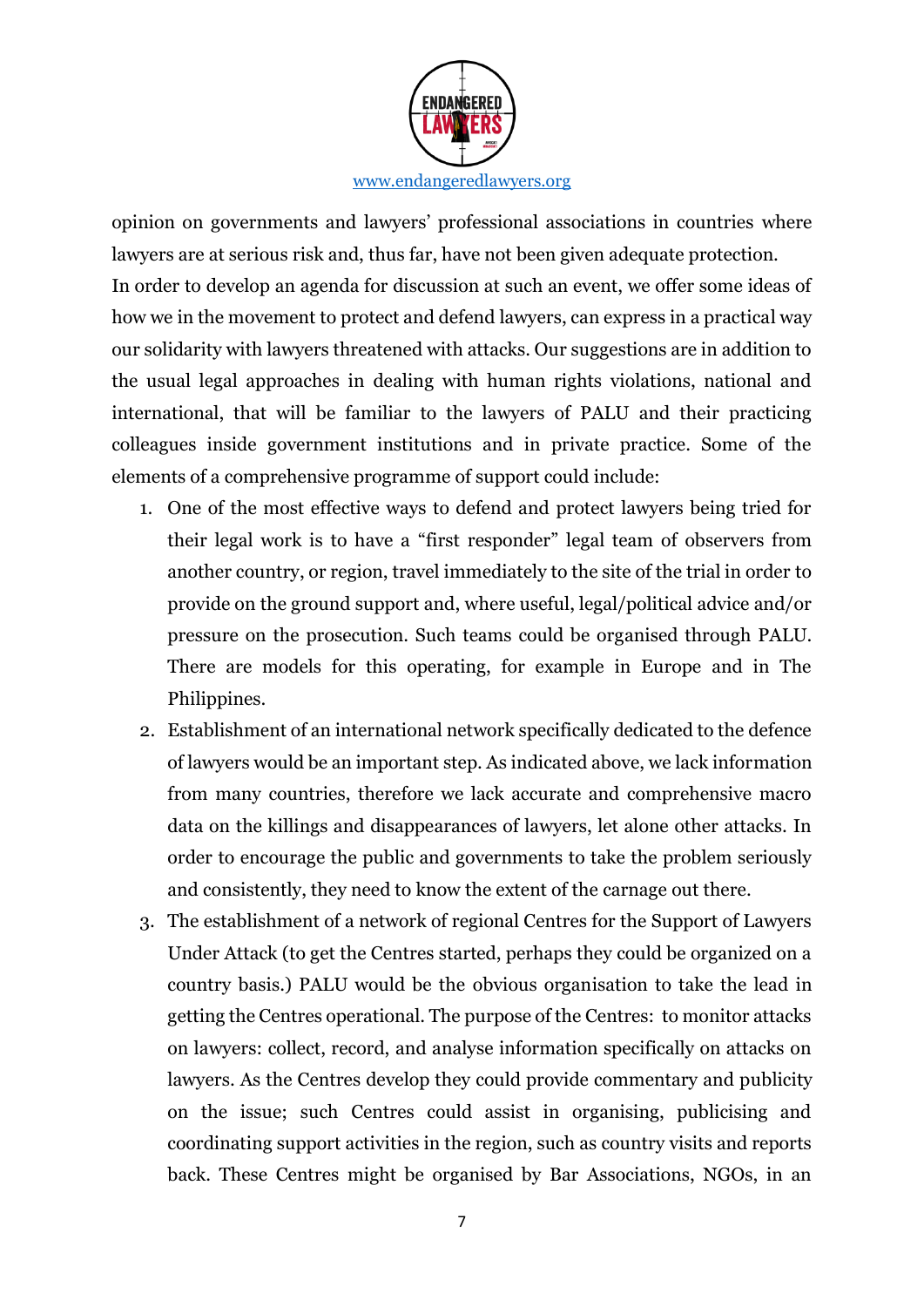

academic institution, or an alliance of such institutions.

- 4. Regional seminars and workshops on the problem, based on research and experience of combating the attacks. These could be organised by national or regional Centres mentioned above, but also through independent Human Rights Centres such as the Gulf Centre for Human Rights and the Asian Centre for Human Rights, or a university Human Rights Centre which may be connected with a Law Faculty. Many of the latter exist around the globe and there are various models that could be adopted.
- 5. An annual international lecture, widely publicised, by an outstanding human rights defender, not necessarily a lawyer, on the threats to lawyers, perhaps focusing on a different country each year, and perhaps to take place in a different country each year.
- 6. There has emerged in recent years an annual Day of the Endangered Lawyer, with activities in many countries on 24 January, especially protests of lawyers in robes in front of the designated country's embassies and consulates. It would be an opportunity for African lawyers and their professional associations to commemorate the deaths and other attacks on lawyers in their countries and across the continent. With public events and media briefings, the problem could be brought to the attention of civil society and NGOs, religious institutions and other concerned groups and individuals, thus bringing pressure on governments to respond in a positive manner. In 2016 Honduras, with several hundred lawyers assassinated in recent years, was the country focused on. In 2017 it will be China, due to the severe and continuing crackdown on the entire community of human rights lawyers which involves lengthy detentions and serious human rights violations to the lawyers, their staff and families.
- 7. Support for speaking tours and visits of lawyers and other human rights defenders who have first-hand knowledge/experience of dealing with attacks on lawyers. Such visits could be to professional associations, academic campuses and other venues in the countries facing serious attacks/threats on lawyers (hereafter CFALs).
- 8. Visits by lawyers and human rights activists from CFALs to countries where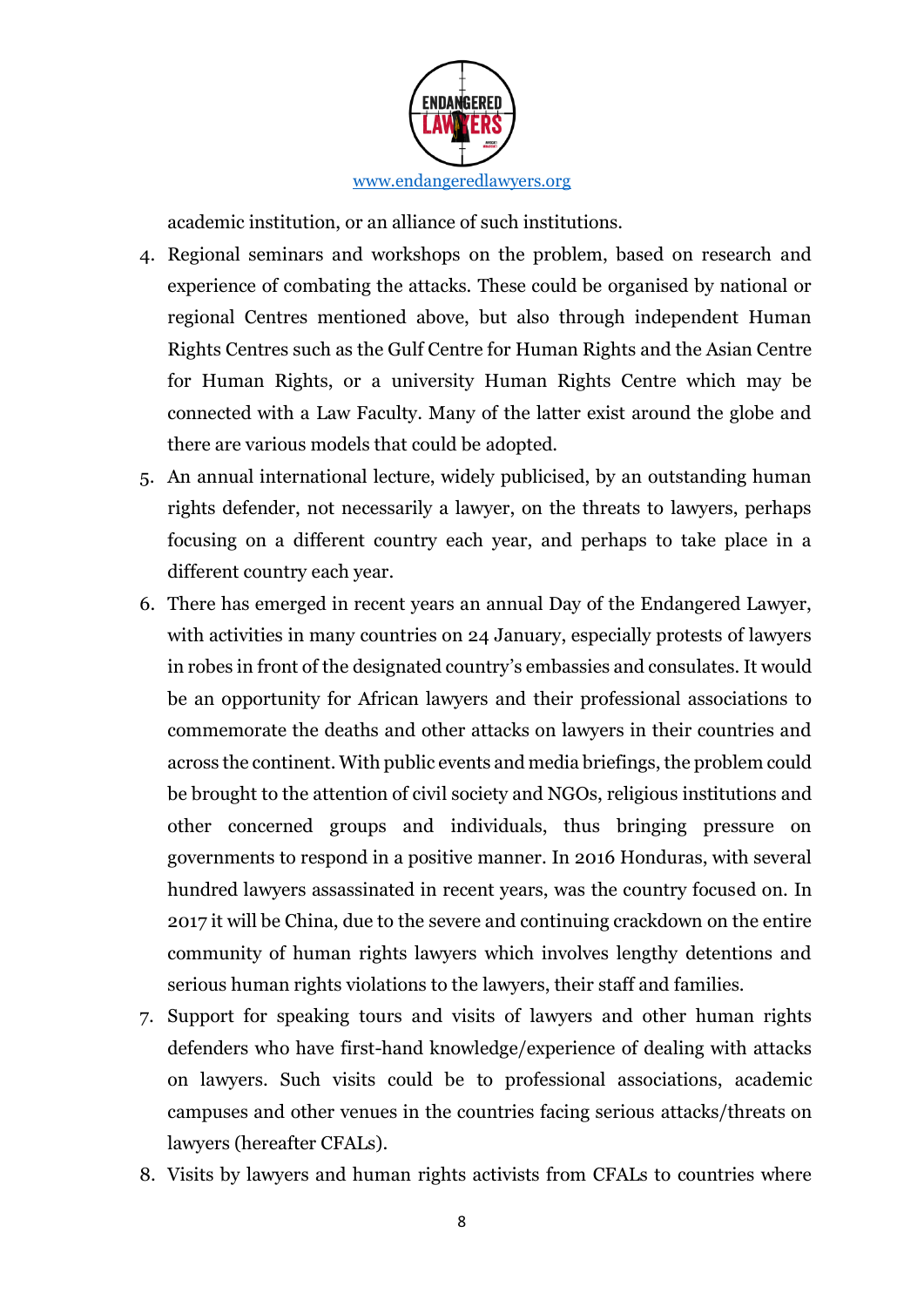

they can have discussions with government officials, professional associations and other legal and activist groups, as well as access to the media. The purpose, to exchange information and experience, and also to build solidarity links with appropriate institutions, national and international.

- 9. Legal assistance whereby foreign lawyers work with local lawyers to try to get prosecutions and convictions, especially in countries where impunity exists for the perpetrators. This is not so much because locals need legal help, but because the involvement of a foreign lawyer might make government officials "try harder" under the gaze of the international legal community. There might be value in a programme of internships for law students and young lawyers as a part of such a legal assistance scheme. These suggestions, and others we are canvassing would, of course, have to be worked out with local lawyers.
- 10. Educational work with journalists is important. Killings of lawyers get far less publicity than those of journalists, although in some countries more lawyers are killed. Many journalists would be sympathetic given what is happening to their colleagues; we just need to give them accurate information in an easy-to-use format. We recognise that the major media is not free nor objective, and journalists operate within restrictions, nevertheless on this issue they may be able to assist in our project, even by using alternative forms of media.
- 11. Educational work with NGOs and civil society organisations is also important. These are organisations with the power to affect public opinion. They have an interest in the safety of lawyers in CFALs with whom they sometimes work and with whom they share the dangers of confronting human rights abuse.
- 12. Educational work with university law faculties, and others, could include the development of units in the curriculum (either undergraduate or postgraduate) on lawyers as heroes and victims of political systems and social structures, perhaps with the award of prizes for outstanding theses or publications arising from their study. In this way building awareness and solidarity with our future professional colleagues.
- 13. The creation, possibly under PALU leadership, of a monthly e-newsletter with information about the current attacks on lawyers across the continent, and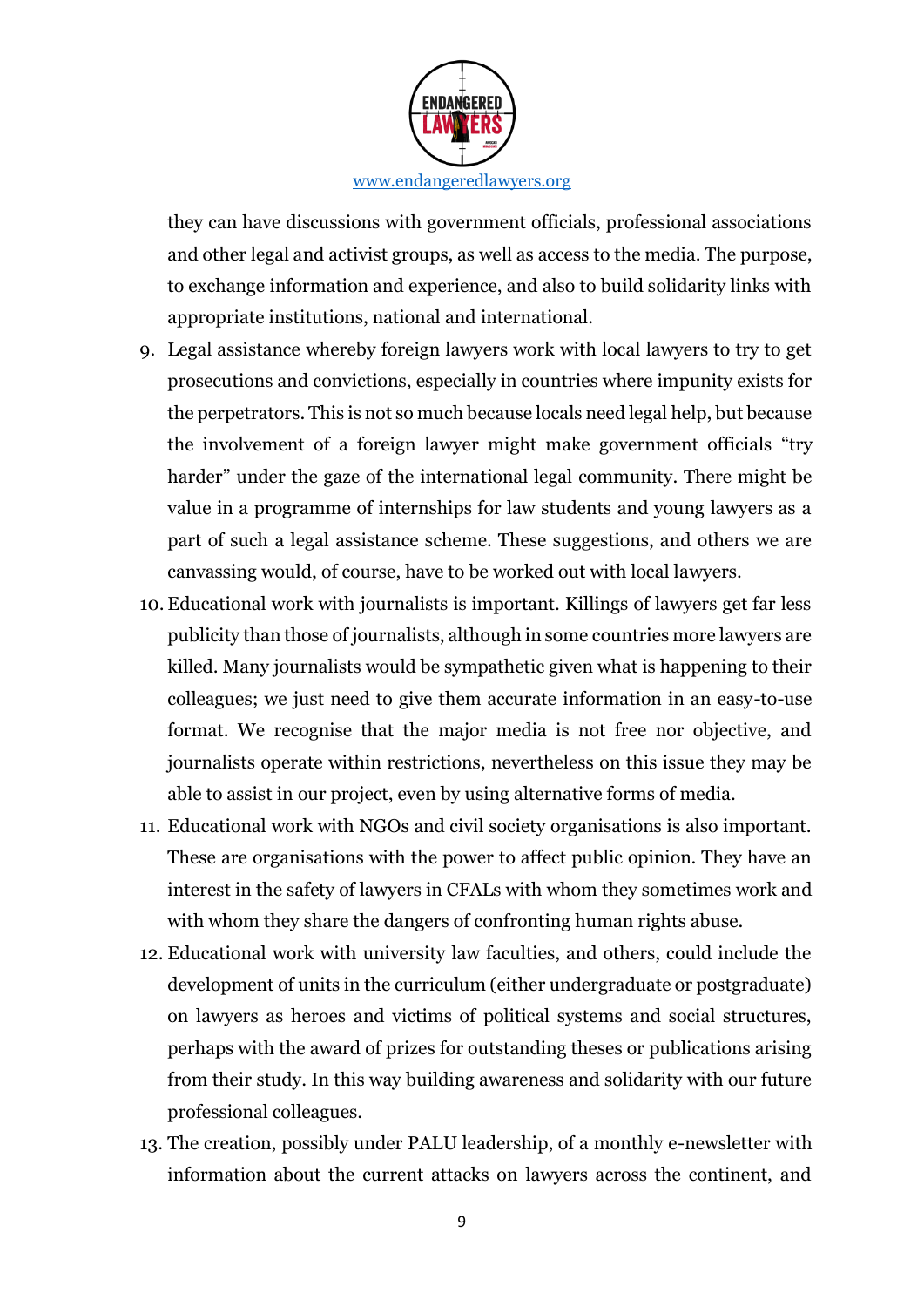

other material relevant to the defence and protection of lawyers. There might also be interest in a series of working papers or reports on these phenomena.

- 14. Political work should be undertaken in all countries to convince political parties and governments to apply sanctions against countries where the attacks on lawyers are continuing without arrests, prosecutions and convictions. Statements of concern are not sufficient. The USA has laws restricting the supply of war materiel to countries where human rights violations are persistent and systemic. Such a policy, if enforced, could be effective in convincing governments that they need to take action to protect their lawyers and find and punish the guilty.
- 15. Through political work, making legislation which specifically protects lawyers. Brazil has legislation that provides a comprehensive range of rights specifically for lawyers. It would also be important, at least symbolically, to adopt in specific legislation the UN *Basic Principles on the Role of Lawyers* and to ensure that it is studied in law curricula. We would also see value in strengthening the understanding of the UN adopted Algiers *Universal Declaration of Peoples' Rights* which culturally has great resonance to the African people. Many lawyers are attacked because they are defending peoples' rights laid down in the Algiers Declaration.
- 16. A campaign should be developed for universal national "human rights budgets" with specific allocations for the protection of defenders (lawyers, journalists and others), with, of course, annual reports on the impact of such budget allocations.
- 17. Political work to seek governmental and/or parliamentary resolutions condemning the lack of protection of lawyers, but also requesting the institution of parliamentary hearings to expose the "protection gap" in CFALs especially. This could be an important step vis-à-vis countries vulnerable to a change in public opinion and government policy, e.g. in regard to aid and/or trade.
- 18. Juridical work which would see violating countries, and individuals, arraigned in the appropriate international tribunals, or in countries such as Spain which allows prosecution for extra-territorial offences.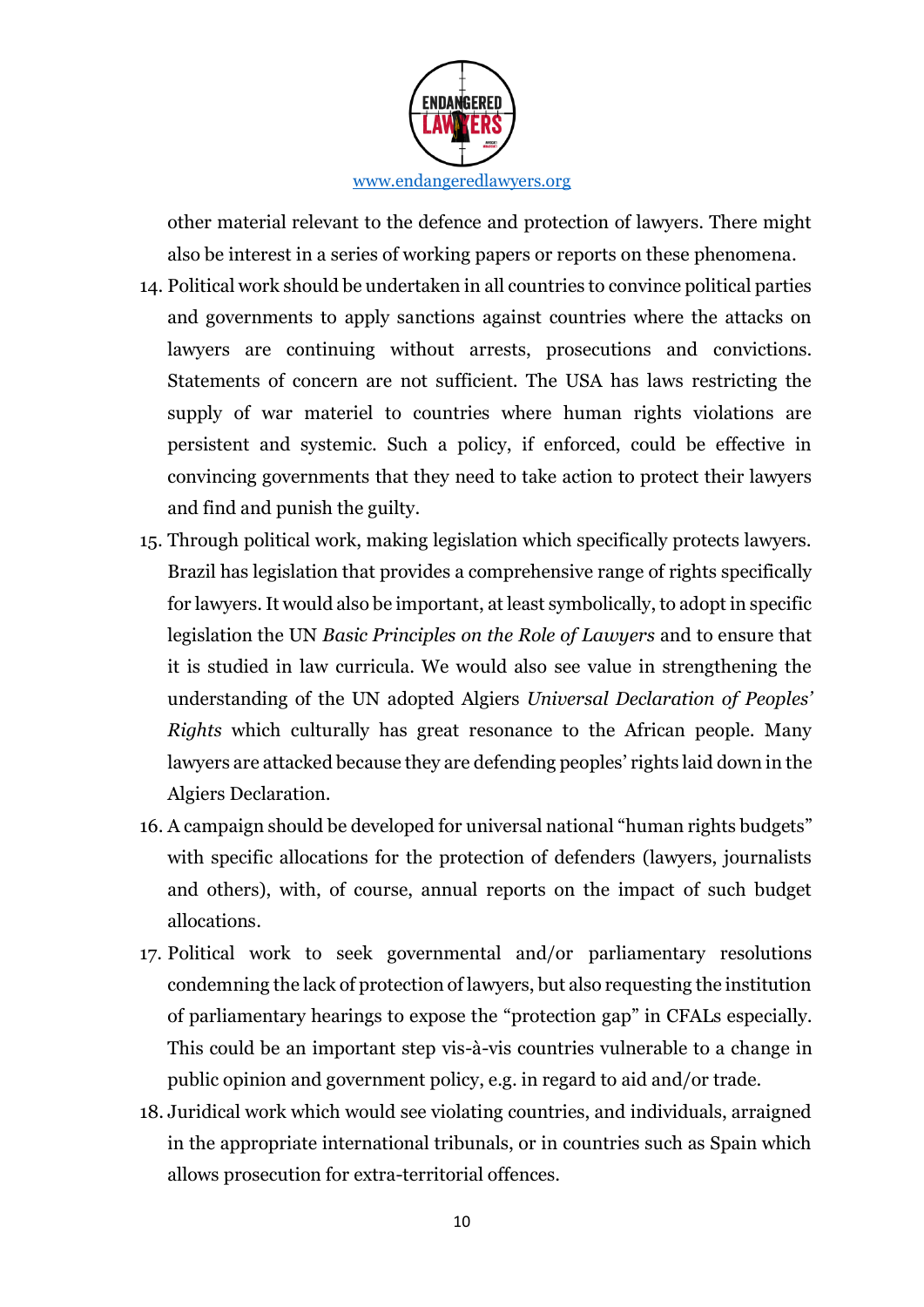

19. An international **People's Tribunal** would be an excellent vehicle for an investigation to deal comprehensively with attacks on lawyers as a major threat to a humane existence for those millions who often must rely on courageous lawyers to defend them from state power and the greed of those who employ, or are responsible for, assassins who attack lawyers. The **Permanent People's Tribunal** has indicated a willingness to hold such a session. It has already been in discussions with several organisations on the possibility of such a project. African lawyers' participation at this stage would be welcomed.

We are aware that the above programme, or even any part of it, would require considerable resources, financial and otherwise. One of the issues that needs to be considered urgently, and certainly at the suggested Conference, is the funding of the programmes and institutions we hope will be launched. Should a sound programme be developed, we expect that the lawyers of the wealthy countries will be able to find the money necessary. After all, with the global spread of lawyers from the USA and Europe, they have good reason to spend some of their profits seeking to ensure that they and their colleagues will be safe when working abroad.

#### **Conclusion**

We have abstained from a critical analysis of the fundamental causes of killings and other attacks on lawyers in Africa. That is a task for those who are working in the countries of that continent. Each country's specific history, economic profile, cultural traditions, governmental institutions and policies, along with other factors, will have to be addressed in order to explain why the lawyers are being attacked and why at this juncture.

We regret we cannot be with you at the PALU Conference, but we stand in solidarity with you in your endeavours.

We wish you good luck in developing successful strategies for the defence of your professional colleagues in the future.